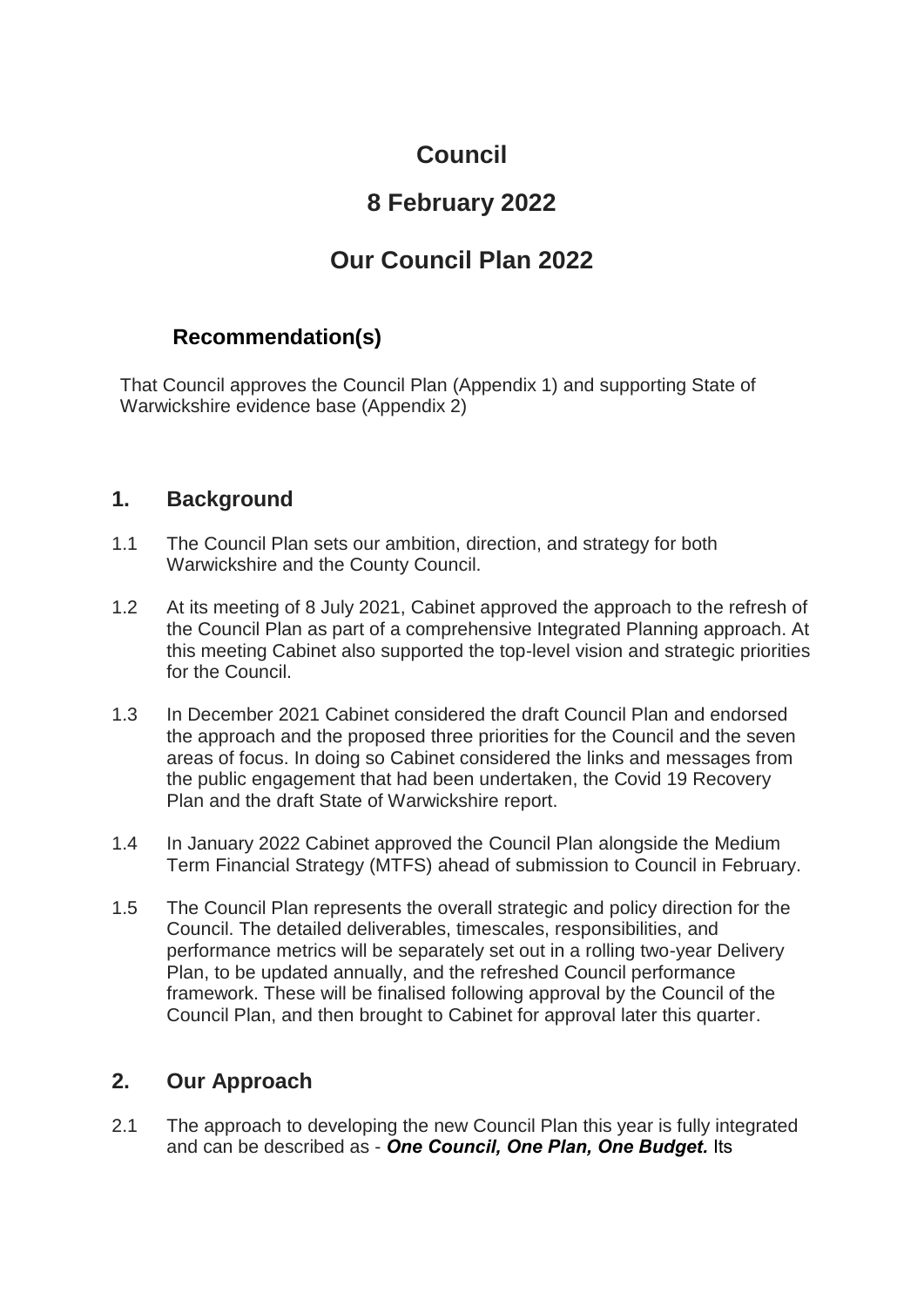development has been supported by an engagement exercise with the public, partners and staff which took place in the autumn of 2021.

- 2.2 The Council Plan at Appendix 1 communicates our priorities over the next 5 years. It seeks to achieve this through simplicity, making sense of the complexity of all the connected issues and breadth of the Council's strategic role and service delivery, while ensuring sufficient flexibility in approach to respond to rapidly changing, volatile and often ambiguous external conditions.
- 2.3 Our Budget and Medium-Term Financial Strategy (MTFS) will translate the direction set out in the Council Plan into a sustainable financial strategy. This is presented to Council in a separate paper, alongside the Council Plan.
- 2.4 These two key documents will be supported by a wider suite of products, including the State of Warwickshire evidence base (Appendix 2). These are all explained in more detail in Section 4 of this report.

# **3. Our Council Plan**

- 3.1 The purpose of the Council Plan is to set out the top-level strategic direction of the Council and to articulate the Council's vision and ambition for Warwickshire.
- 3.2 Our new Council Plan and Medium-Term Financial Strategy (MTFS) is responding to:
	- A changeable and uncertain external environment.
	- National policy drivers relating to climate change, the forthcoming Levelling Up White Paper and Health & Social Care reform
	- The pressing issues and concerns of residents and businesses as highlighted through our public engagement survey (see Section 4.0).
	- The Council's climate emergency declaration and our commitments and aspirations in relation to climate change.
	- The ongoing focus on maintaining and supporting our recovery from Covid.
	- Reducing resources, increasing demand and cost pressures and supply challenges.
- 3.3 Our new Council Plan and Medium-Term Financial Strategy (MTFS) reflects:
	- The strong foundations through delivery against the Covid-19 Recovery Plan and our transformation programme, as reported to Cabinet in December 2021, and a continuation of work we have started.
	- Early thinking and commitment to work with partners to develop a clear policy approach to the levelling up agenda
	- Joining up, connecting, and working as One Council to focus our collective efforts and maximise their impact for communities and residents;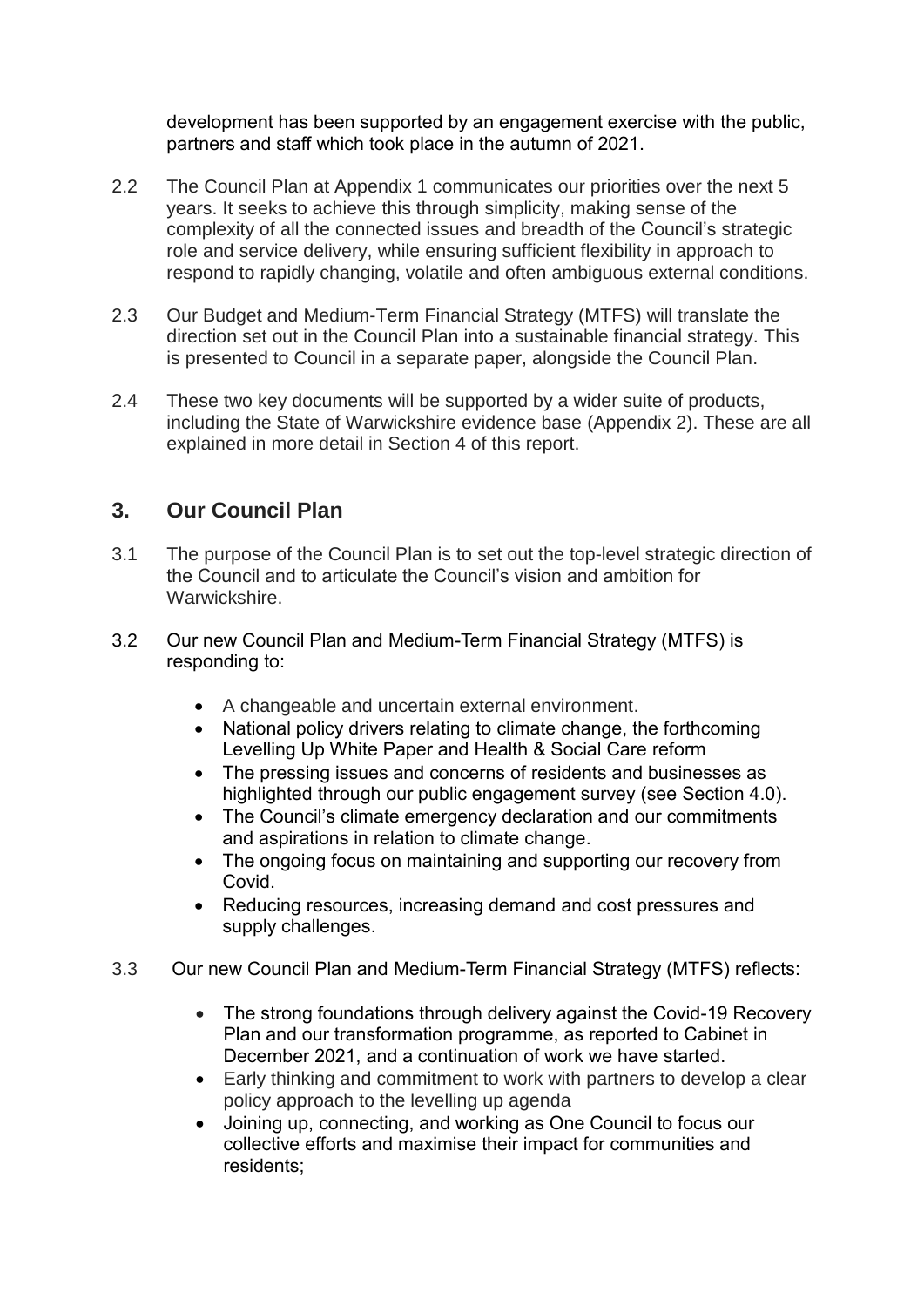- Building on our work on Community Powered Warwickshire as a fundamental bedrock, and work done including Social Investment and Green Shoots funds, shielding hubs, Food Forum, community testing etc
- A sharper focus on prioritisation to balance rapidly increasing demand with available resource and funding, and to optimise the Council's impact on our communities and residents; and
- Our commitment to working with partners and communities to identify solutions to the challenges we face; to build on existing strengths and successes and to learn and improve from our experiences.

#### **4 Our supporting elements**

4.1 There are a number of integrated and supporting products in development that will accompany and support the Council Plan. Progress against each is set out below:

**Medium Term Financial Strategy (MTFS)** - The emerging MTFS is presented to Council in a separate report on this agenda. This provides the detailed phasing for funding and resourcing our priorities**.** 

**State of Warwickshire Report -** The State of Warwickshire report has been designed to provide the evidence base to the Council Plan, structured around the three Strategic Priorities. It reflects a broad range of data and analysis related to our priorities as well as beginning to look towards 2050 and future scenarios. The report will also act as the initial evidence base for informing the delivery of the Council Plan. The report was approved by Cabinet in December 2021. A fully designed version is presented in Appendix 2.

**Two-year Integrated Delivery Programme** - The direction set in the Council Plan will be translated into a single integrated delivery programme for the next two years which builds upon the Covid 19 Recovery Plan and sets out specific and trackable actions and responsibilities for delivery. This will provide the public with a clear programme of deliverables against the strategic ambitions set out in the Council Plan, improving transparency and accountability.

We will not distinguish within the plan between change and business as usual activity, which will sharpen the focus of our programme and simplify associated governance. This reflects the positive progress we have made through the transformation programme and the maturity of our delivery capacity. This approach will align the whole organisation behind a simple, clear and prioritised programme of work, and improve our focus on impact and performance. This will combine the key service deliverables and change projects necessary to deliver the prioritised key areas of focus. In a climate where resources are constrained, prioritisation will be key, and the single integrated delivery programme will need to align closely with the affordability of the MTFS and capital strategy/programme.

The Delivery Programme will be presented to Cabinet for approval later this quarter.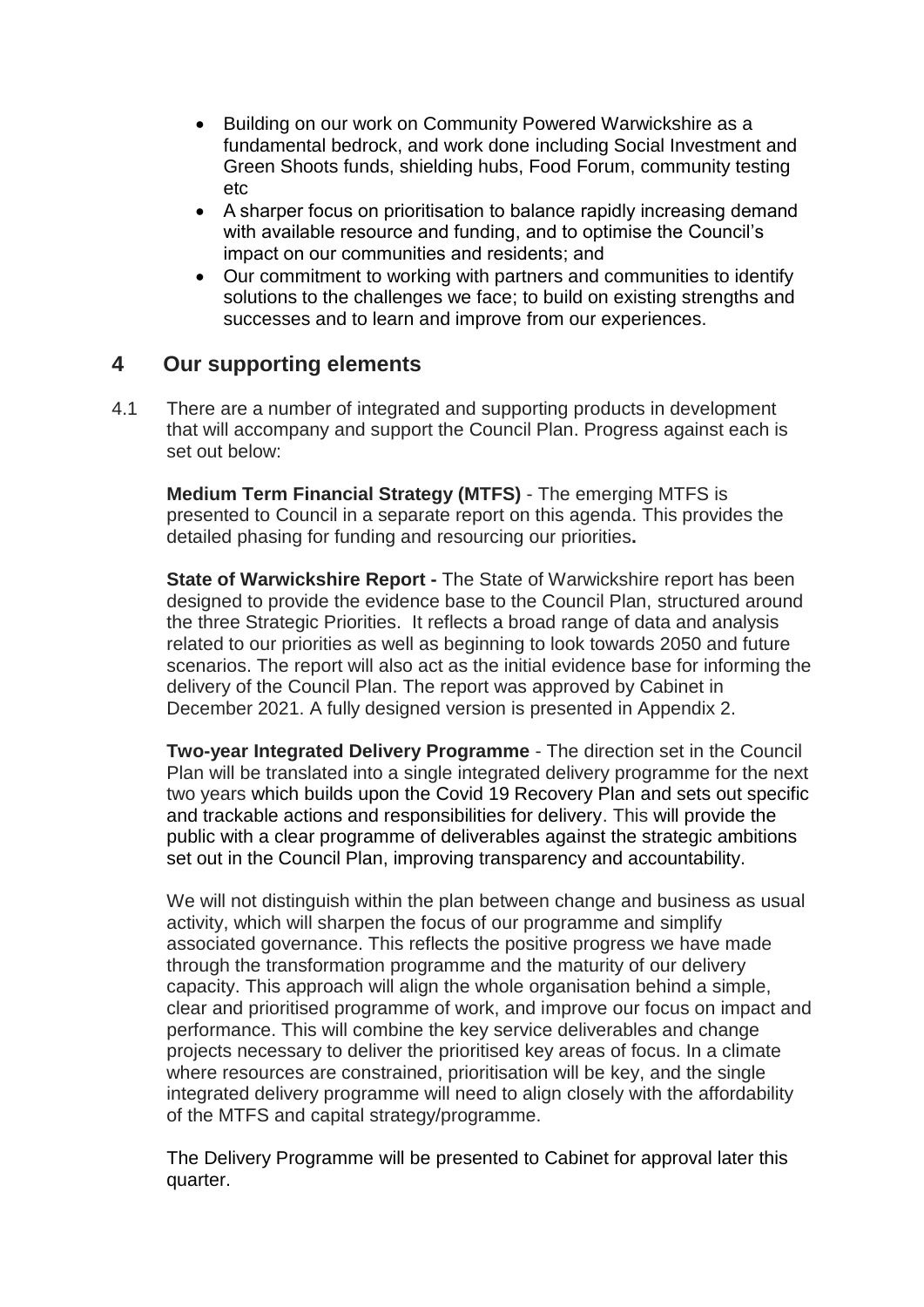**Key Business Frameworks** – As part of our integrated approach we are reviewing all our key business frameworks to ensure they support delivery of our Council Plan. Progress has been made on all of these and current position is as follows:

- **- Strategic Risk Management Framework –** The Framework was approved by Cabinet in April 2021 and articulates the Council's risk appetite across a range of strategic risk areas. It also offers a consistent and integrated approach to identifying and assessing risks associated with delivering the Council's priorities.
- **- Strategy Framework** A new Strategy Framework has been developed to provide oversight and consistency to strategy development and maximise connections between strategies. Within the Council Plan relevant strategies have been aligned to the Areas of Focus and where possible strategy action plans are being incorporated into the Integrated Delivery Plan.
- **- Performance Management & Business Planning Framework -** Members have been engaged, through a cross-party working group, in the development of a refreshed Performance Management Framework. Considerable work, shaped by the member working group, will result in a new framework which will include three interconnected levels of measures: place-based outcome measures for the county; strategic measures of the Council's performance in enabling delivery of those cross-cutting outcomes; and more detailed operational service-level measures. Together, these will help assess the delivery of the Council Plan, whether our performance is improving in areas relevant to the Plan, allow for escalation where they are not on track and give assurance on future trajectories. The framework will be considered for approval by Cabinet in March.
- **- Consultation & Engagement Framework** The Consultation and Engagement Framework sets out the approach to community and public engagement. Our new residents' panel, called the Voice of Warwickshire, is now established with a representative group of up to 1,000 residents from across the county. In addition, beyond the Voice of Warwickshire, we are enabling the opportunity for more interactive, discussion-based engagement through an improved Ask Warwickshire platform. We will also continue to use existing engagement opportunities to talk to specific groups such as the Youth Council and our work with the voluntary sector. Together, these mechanisms will provide a robust, blended approach to engagement where we can use the right tools at the right times with the right audiences.
- 4.2 This is a new and enhanced approach by the Council to integrated planning and it is anticipated that it will develop, iterate, and mature over successive cycles. The work we have doing this year sets a strong foundation and direction for work in future business planning cycles.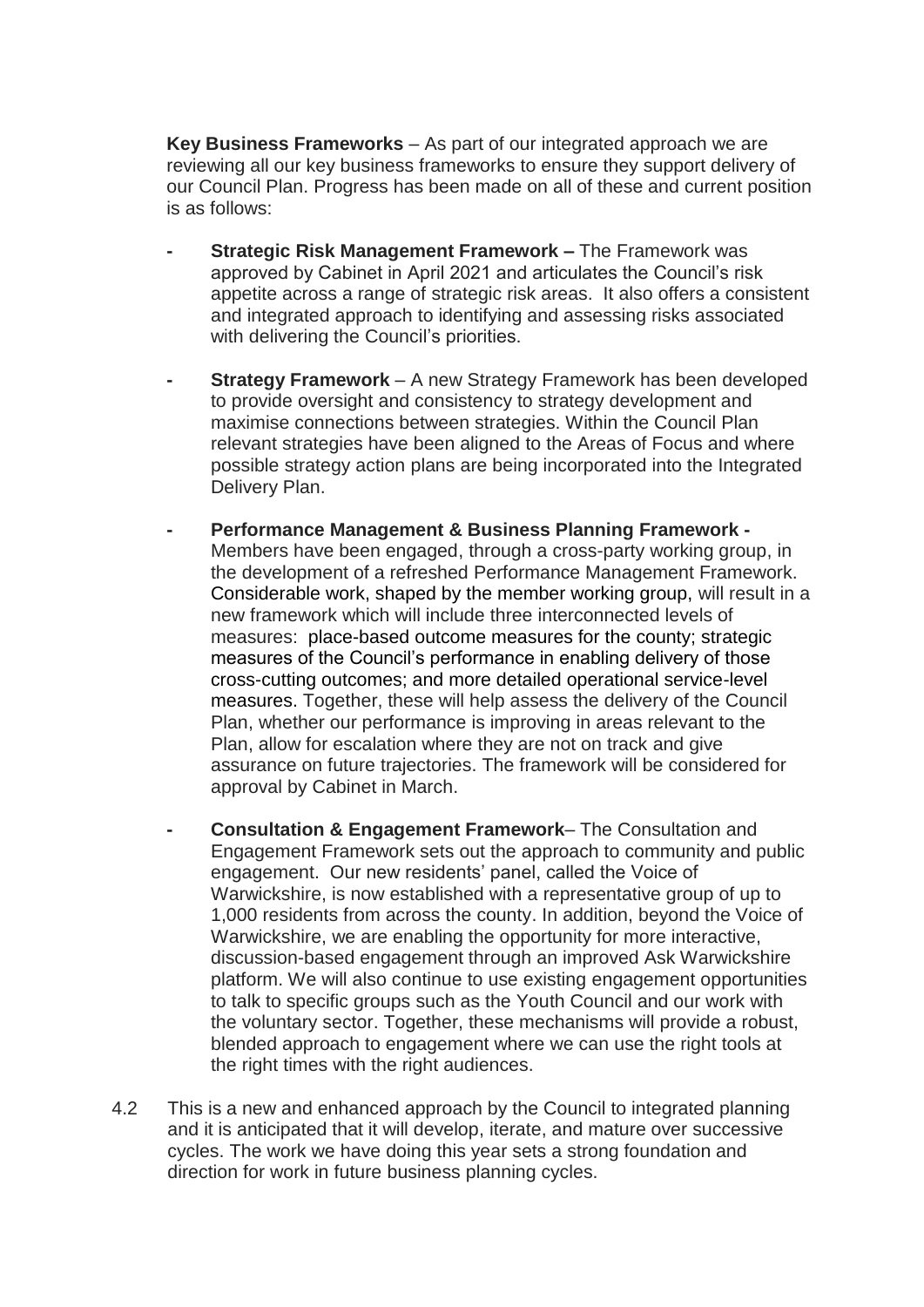# **5. Financial Implications**

5.1 The financial implications of the Council Plan will be addressed by the Budget and Medium-Term Financial Strategy, emphasising the importance of an integrated approach. Our work to support the 2022-23 budget and MTFS refresh emphasises the link between available resources, priorities and pressures on both supply and demand.

# **6. Environmental Implications**

6.1 The Environmental Implications of the Council Plan are a key consideration and are reflected in the *Sustainable futures* priority and *Climate change* Area of Focus.

### **7. Timescales associated with the decision and next steps**

7.1 Following Council, a communication and engagement plan will support the launch of the Council Plan and the supporting elements with staff, the public and partners from February onwards

### **Appendices**

- 1. Appendix 1 Council Plan
- 2. Appendix 2 [State of Warwickshire Report](https://eur02.safelinks.protection.outlook.com/?url=https%3A%2F%2Fapi.warwickshire.gov.uk%2Fdocuments%2FWCCC-808477336-676&data=04%7C01%7Cspencerpayne%40warwickshire.gov.uk%7C5890e3298da64909919208d9e0ec9b56%7C88b0aa0659274bbba89389cc2713ac82%7C0%7C0%7C637788129078329270%7CUnknown%7CTWFpbGZsb3d8eyJWIjoiMC4wLjAwMDAiLCJQIjoiV2luMzIiLCJBTiI6Ik1haWwiLCJXVCI6Mn0%3D%7C3000&sdata=ixAnDpuQhPNzGiCMTsOsNAwseUNYOBEaXmXMirwgpgA%3D&reserved=0)

#### **Background Papers**

- 1. Council Plan and Integrated Planning 2022 2026, Cabinet 8 July 2021
- 2. Council Plan 2022 Cabinet Dec 2021
- 3. Developing Our Council Plan -Cabinet 25 Jan 2022

|                           | <b>Name</b>                                                                                                                | <b>Contact Information</b>                                          |
|---------------------------|----------------------------------------------------------------------------------------------------------------------------|---------------------------------------------------------------------|
| <b>Report Author</b>      | <b>Steve Smith</b><br><b>Assistant Director</b><br>Commissioning<br>Support                                                | stevesmith@warwickshire.gov.uk                                      |
| <b>Strategic Director</b> | <b>Strategic Director for</b><br><b>Resources</b>                                                                          | robpowell@warwickshire.gov.uk                                       |
| Portfolio Holder          | Cllr Izzi Seccombe -<br>Leader of the Council<br>Cllr Andy Jenns -<br>Portfolio Holder for<br>Customer &<br>Transformation | Isobelseccombe@warwickshire.gov.uk<br>andyjenns@warwickshire.gov.uk |